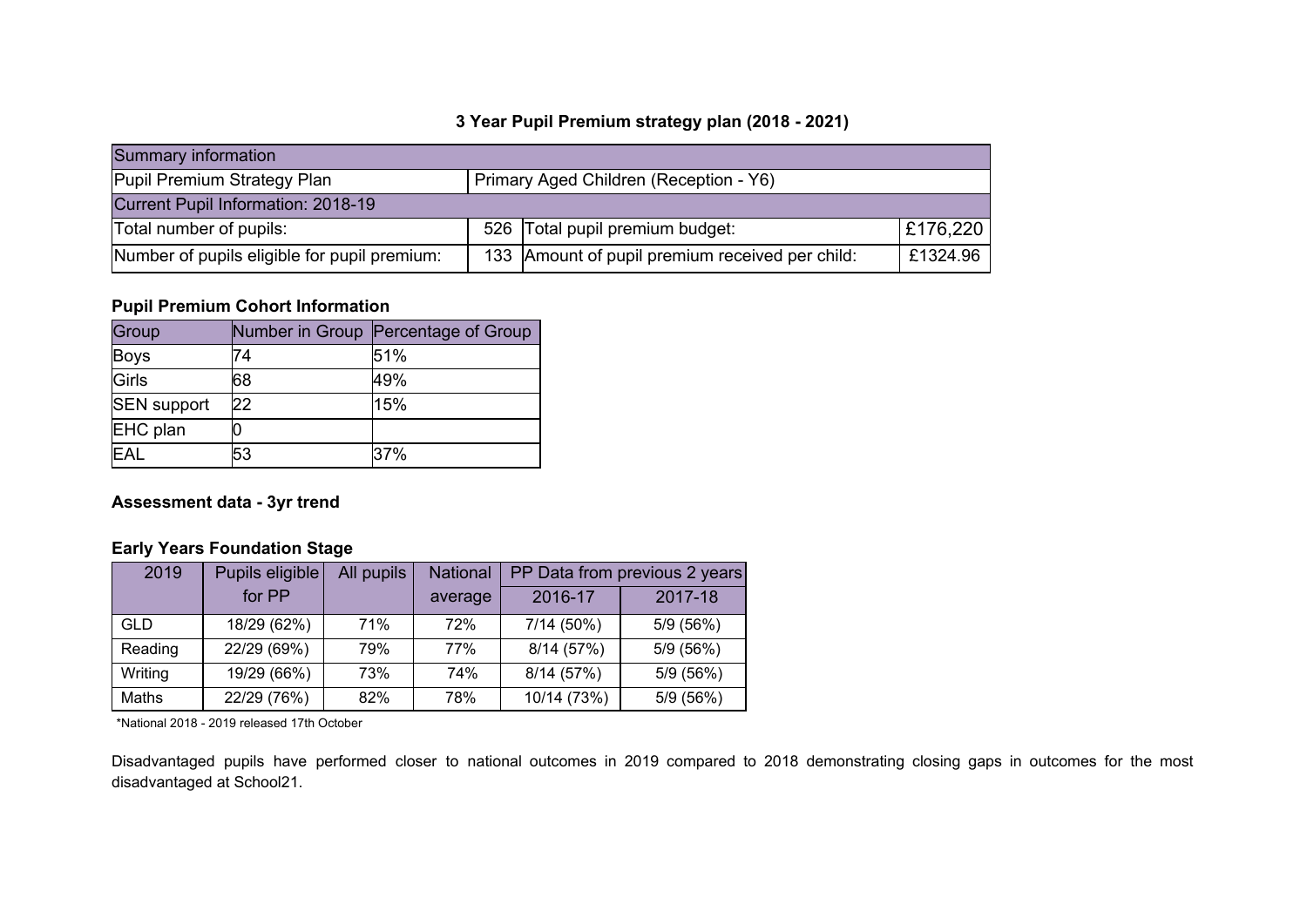Outcomes for disadvantaged pupils in 2019 (62% achieving GLD) was higher than the 2018 National performance of 55%. The gap to national performance in Maths was almost closed for disadvantaged pupils, with an 8% gap to national in both writing and reading.

#### **Year 1 Phonics Screening**

| All pupils | Pupils eligible | National average    |         | PP Data from previous 2 years |
|------------|-----------------|---------------------|---------|-------------------------------|
| 2019       | for PP          | (All/Disadvantaged) | 2016-17 | 2017-18                       |
| 89%        | 8/13(62%)       | 82%/ 71%            | 93%     | 18/19 (95%)                   |

Outcomes in phonics is exceptionally high at School21 and has been for the last 3 academic years.

#### **End of KS1 SATS**

| 2019      | Pupils eligible |             | Pupils not eligible for PP |             | PP Data from previous 2 years |
|-----------|-----------------|-------------|----------------------------|-------------|-------------------------------|
|           | for PP          | School      | <b>National</b>            | 2016-17     | 2017-18                       |
| % Reading | 16/22 (73%)     | 44/50 (88%) | 78%                        | 14/18 (78%) | 10/16(63%)                    |
| % Writing | 10/22 (45%)     | 39/50 (78%) | 73%                        | 13/18 (72%) | 10/16(63%)                    |
| % Maths   | 15/22 (68%)     | 42/50 (84%) | 79%                        | 13/18 (72%) | 10/16(63%)                    |

The gap between disadvantaged pupils at School21 and the national non-disadvantaged outcomes are -5% in Reading (compared to a national gap of 17%) and -11% in Maths (compared to a national gap of 17%). Outcomes in Reading and Maths for disadvantaged pupils in 2019 were 11% in Reading and 6% in Maths compared to national performance of disadvantaged. The school is driven to ensure gaps between PP and non-PP students are totally closed.

In writing in 2019 a larger than national gap between PP and non-PP national compared to previous academic years. Attainment for disadvantaged pupils in writing was 10% lower than national disadvantaged outcomes and 28% lower than non-PP national outcomes.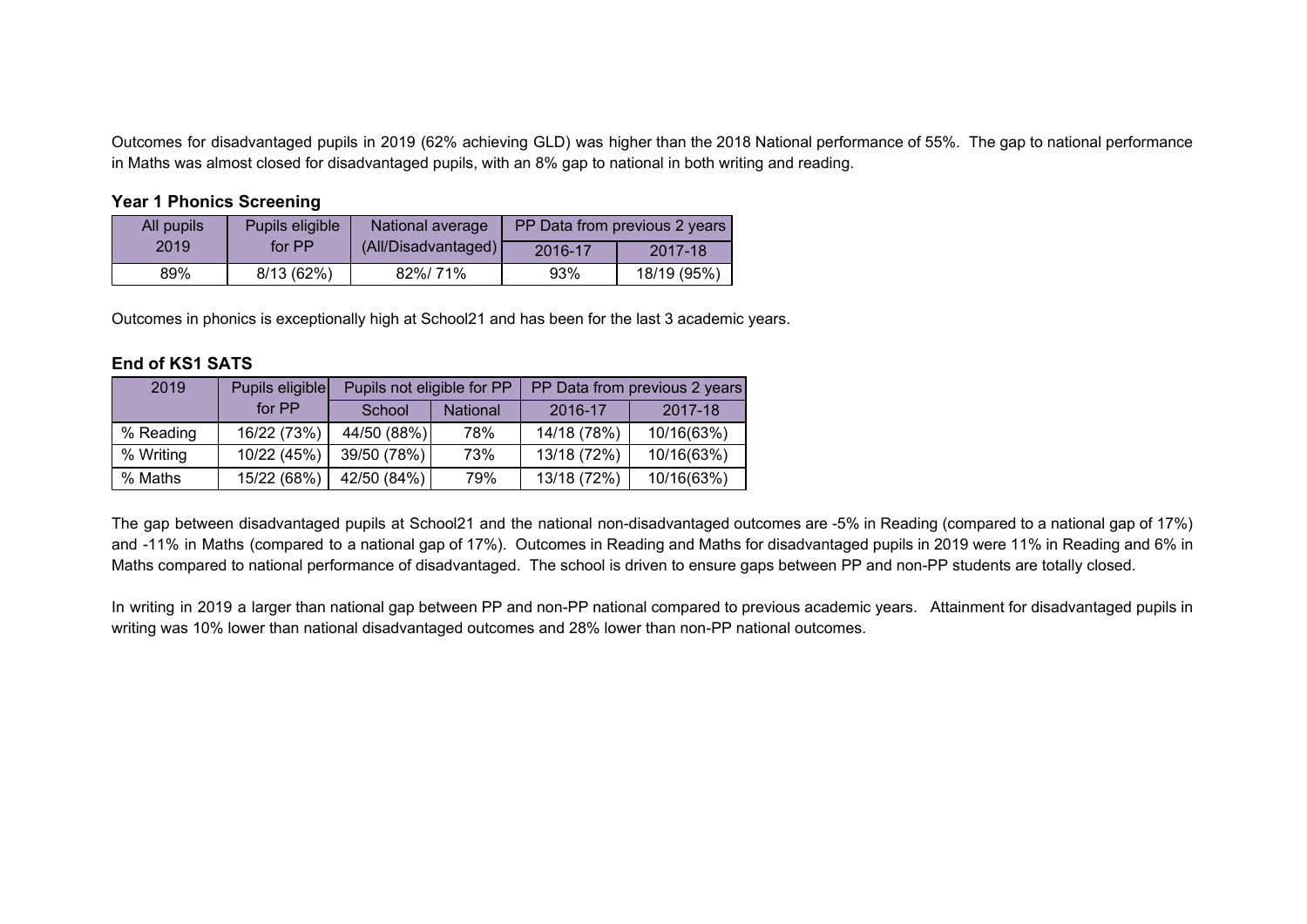#### **End of KS2 SATS**

| 2019           | Pupils eligible |         | Pupils not eligible for PP | PP Data from previous 3 years |         |         |
|----------------|-----------------|---------|----------------------------|-------------------------------|---------|---------|
| <b>EXS/GDS</b> | for PP          | School  | <b>National</b>            | 2015-16                       | 2016-17 | 2017-18 |
| % Reading      | 49%/11%         | 74%/37% | 78%/31%                    |                               |         |         |
| % Writing      | 71%/0%          | 90%/24% | 83%/24%                    |                               |         |         |
| % Maths        | 54%/23%         | 84%/26% | 84%/31%                    |                               |         |         |
| % Combined     | 40%/0%          | 66%/18% | 71%/13%                    |                               |         |         |

**\***There are no trends for KS2 outcomes as these are the first outcomes at School21

Writing outcomes for disadvantaged pupils was higher than national disadvantaged, and had the smallest percentage point gap to national non-disadvantage of -12% compared to a national gap of -15%.

## **Spending/Intervention Plans**

| <b>Pupil Premium used</b><br>for                                                      | <b>Amount</b><br>allocated to<br>the<br>intervention/<br>action<br>(approx)<br>(E) | New or<br>continued<br>activity or<br>cost centre | <b>Summary of Intervention/ Action Year</b><br>group & pupils involved - time scale         | <b>Intended Outcome How this</b><br>intervention will improve<br>achievement for pupil eligible for<br>pupil premium               | Monitored who<br>and when |
|---------------------------------------------------------------------------------------|------------------------------------------------------------------------------------|---------------------------------------------------|---------------------------------------------------------------------------------------------|------------------------------------------------------------------------------------------------------------------------------------|---------------------------|
| <b>Reduction in class</b><br>sizes across the<br>primary school (25 in<br>each class) | Approx<br>£54,146 (one<br>average FTE<br>salary plus on<br>costs)                  | Continued                                         | Smaller groups to<br>facilitate more<br>personalised and targeted<br>learning and teaching. | Quality first teaching and<br>retention of good staff is key to<br>success of PP pupils<br>(see evidence<br>Article from EEF here) | Head of School            |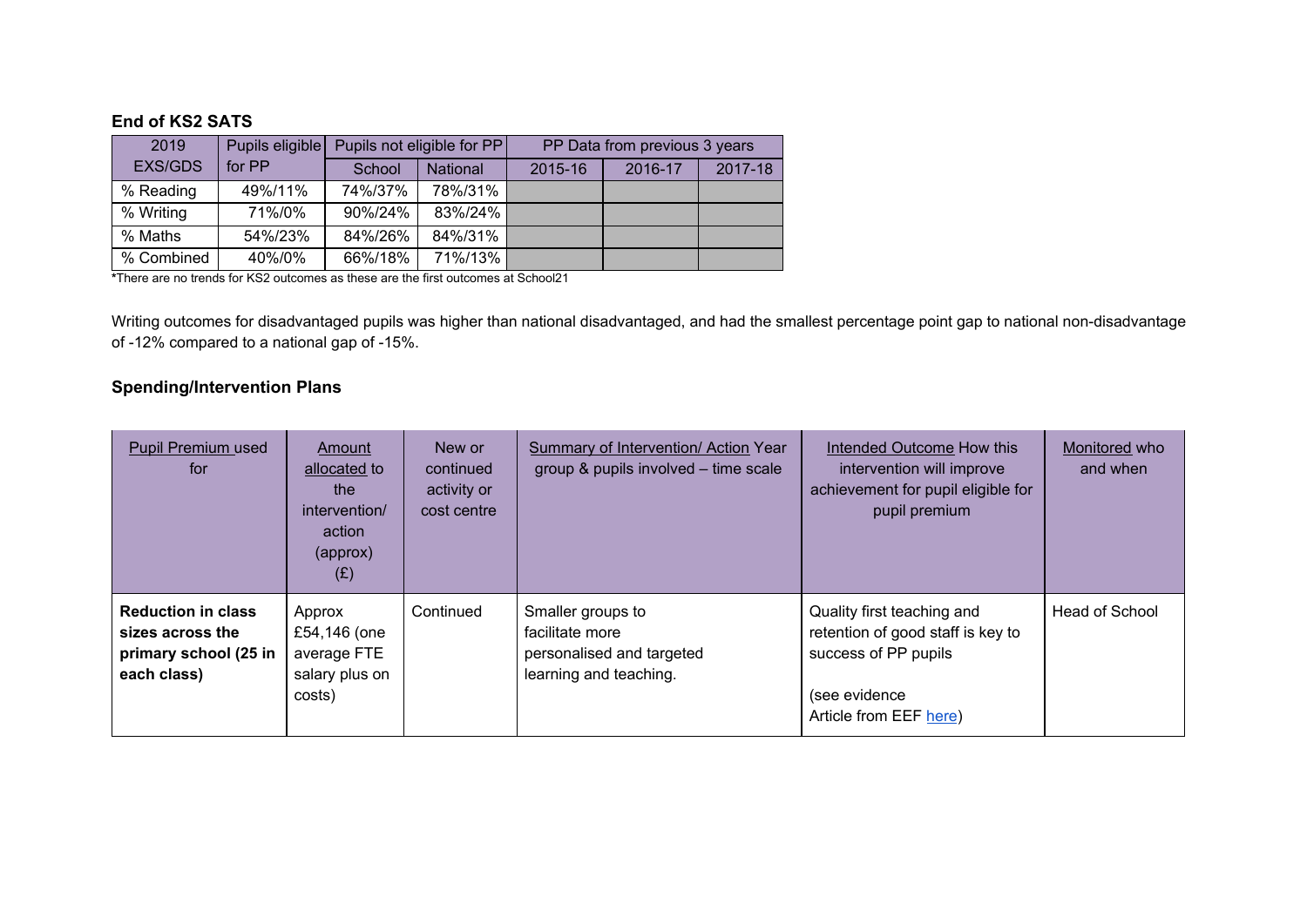| <b>Allocation of TA's to</b><br>each Year 1 Class         | £35822        | Continued | 50% of full time TA allocated to each<br>Year 1 – Support and delivery of<br>specific intervention programmes<br>including RWInc, maths and reading<br>recovery interventions | Ensure PP pupils make the<br>same progress as their peers                                             | Termly by SLT                              |
|-----------------------------------------------------------|---------------|-----------|-------------------------------------------------------------------------------------------------------------------------------------------------------------------------------|-------------------------------------------------------------------------------------------------------|--------------------------------------------|
| <b>SALT Interventions</b>                                 | £3000 approx. | Continued | Specific group interventions to develop<br>communication, language and social<br>skills                                                                                       | Ensure PP pupils make the<br>same progress as their peers                                             | Termly by Senco                            |
| <b>Year 1 Literacy Early</b><br><b>Birds Intervention</b> | £855.21       | Continued | Sessions 3 times a week with an<br>intervention lead to develop writing<br>and phonics                                                                                        | Ensure PP pupils make the<br>same progress as their peers<br>and boost to age related<br>expectations | Termly by SLT<br>and intervention<br>leads |
| <b>Year 2 Literacy Early</b><br><b>Birds Intervention</b> | £855.21       | Continued | Sessions 3 times a week with an<br>intervention lead to develop writing<br>and reading skills                                                                                 | Ensure PP pupils make the<br>same progress as their peers<br>and boost to age related<br>expectations | Termly by SLT<br>and intervention<br>leads |
| <b>Year 3 Literacy Early</b><br><b>Birds Intervention</b> | £855.21       | Continued | Sessions 3 times a week with an<br>intervention lead to develop writing<br>and comprehension skills                                                                           | Ensure PP pupils make the<br>same progress as their peers<br>and boost to age related<br>expectations | Termly by SLT<br>and intervention<br>leads |
| <b>RWI Programme</b>                                      | £1065.63      | Continued | 1:1 and group phonics sessions,<br>weekly with an adult to build on early<br>reading skills and phonological skills                                                           | Ensure PP pupils make the<br>same progress as their peers                                             | Termly by<br><b>Phonics Lead</b>           |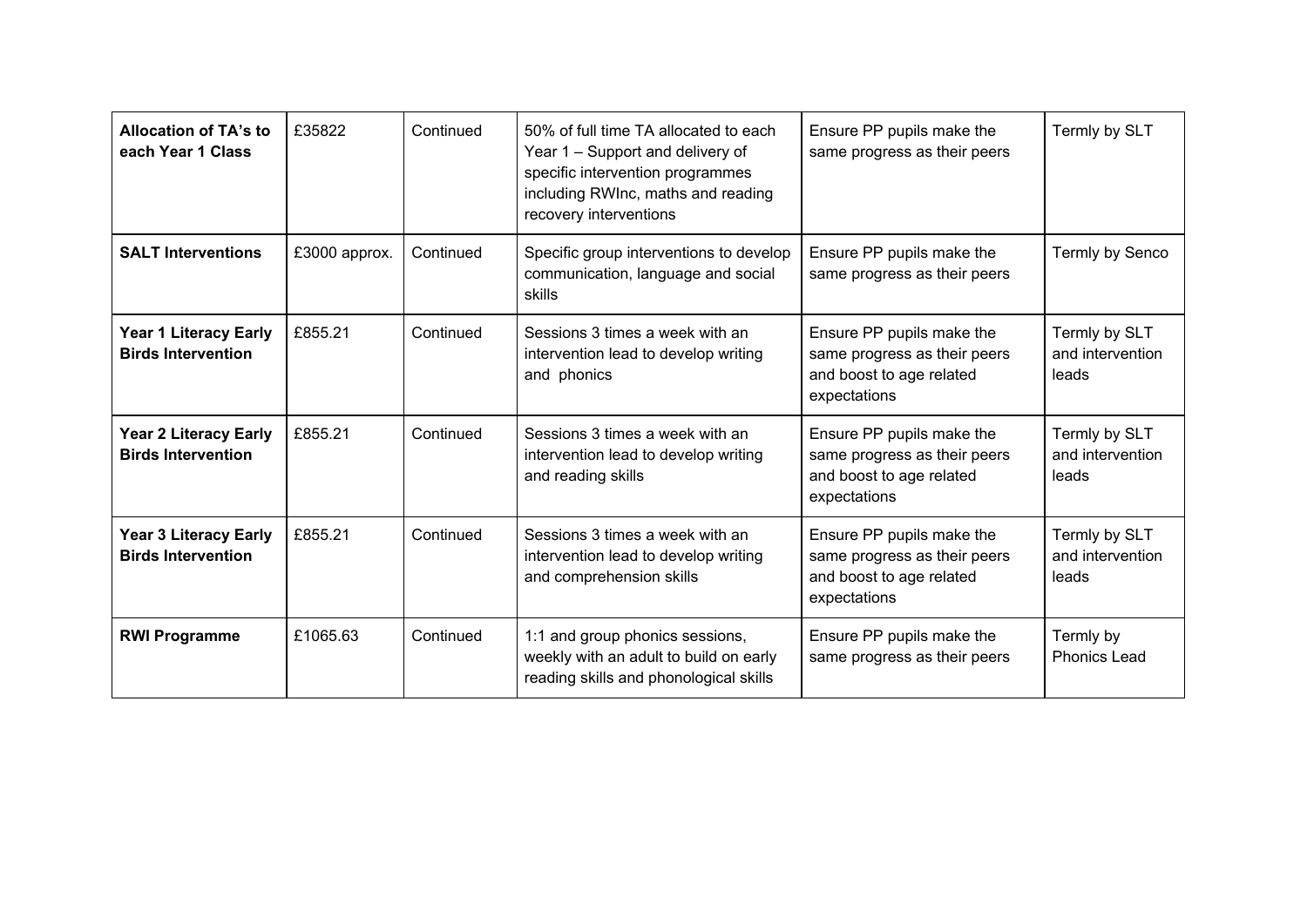| <b>Year 2 Intervention</b><br><b>Person Allocated in</b><br>each class | £35822   | Continued  | 50% of full time TA allocated to each<br>Year 2 Class - Support and delivery of<br>specific intervention programmes<br>including RWInc, Maths Mastery and<br>Storytelling/Writing | Ensure PP pupils make the<br>same progress as their peers                                                                                                 | Termly by SLT                              |
|------------------------------------------------------------------------|----------|------------|-----------------------------------------------------------------------------------------------------------------------------------------------------------------------------------|-----------------------------------------------------------------------------------------------------------------------------------------------------------|--------------------------------------------|
| <b>Year 3 Intervention</b><br><b>Team</b>                              | £35822   | Continued  | 50% of full time TA allocated to each<br>Year 3 Class - Support and delivery of<br>specific intervention programmes                                                               | Ensure PP pupils make the<br>same progress as their peers                                                                                                 | Termly by SLT                              |
| <b>Mentoring Sessions</b>                                              | £7132.12 | Continued  | 1:1 and group sessions led weekly by<br>a learning mentor                                                                                                                         | To develop the confidence and<br>self-esteem of PP pupils so they<br>can access the curriculum and<br>wider school life in the same way<br>as their peers | Termly by Senco<br>and well-being<br>team  |
| <b>Focussed Reading</b><br><b>Groups</b>                               | £2852.85 | Continued  | 1:1 reading sessions with an<br>interventions lead each week                                                                                                                      | Ensure PP pupils make the<br>same progress as their peers<br>and boost to age related<br>expectations                                                     | Termly by SLT<br>and intervention<br>leads |
| Year 4 targeted<br>reading<br>comprehension                            | £2852.85 | <b>New</b> | Intervention groups 4 times per week                                                                                                                                              | Ensure PP pupils make the<br>same progress as their peers<br>and boost to age related<br>expectations                                                     | Termly by SLT<br>and intervention<br>leads |
| <b>Year 4 Maths</b><br><b>Interventions</b>                            | £2852.85 | <b>New</b> | Intervention groups 4 times per week                                                                                                                                              | Ensure PP pupils make the<br>same progress as their peers<br>and boost to age related<br>expectations                                                     | Termly by SLT<br>and intervention<br>leads |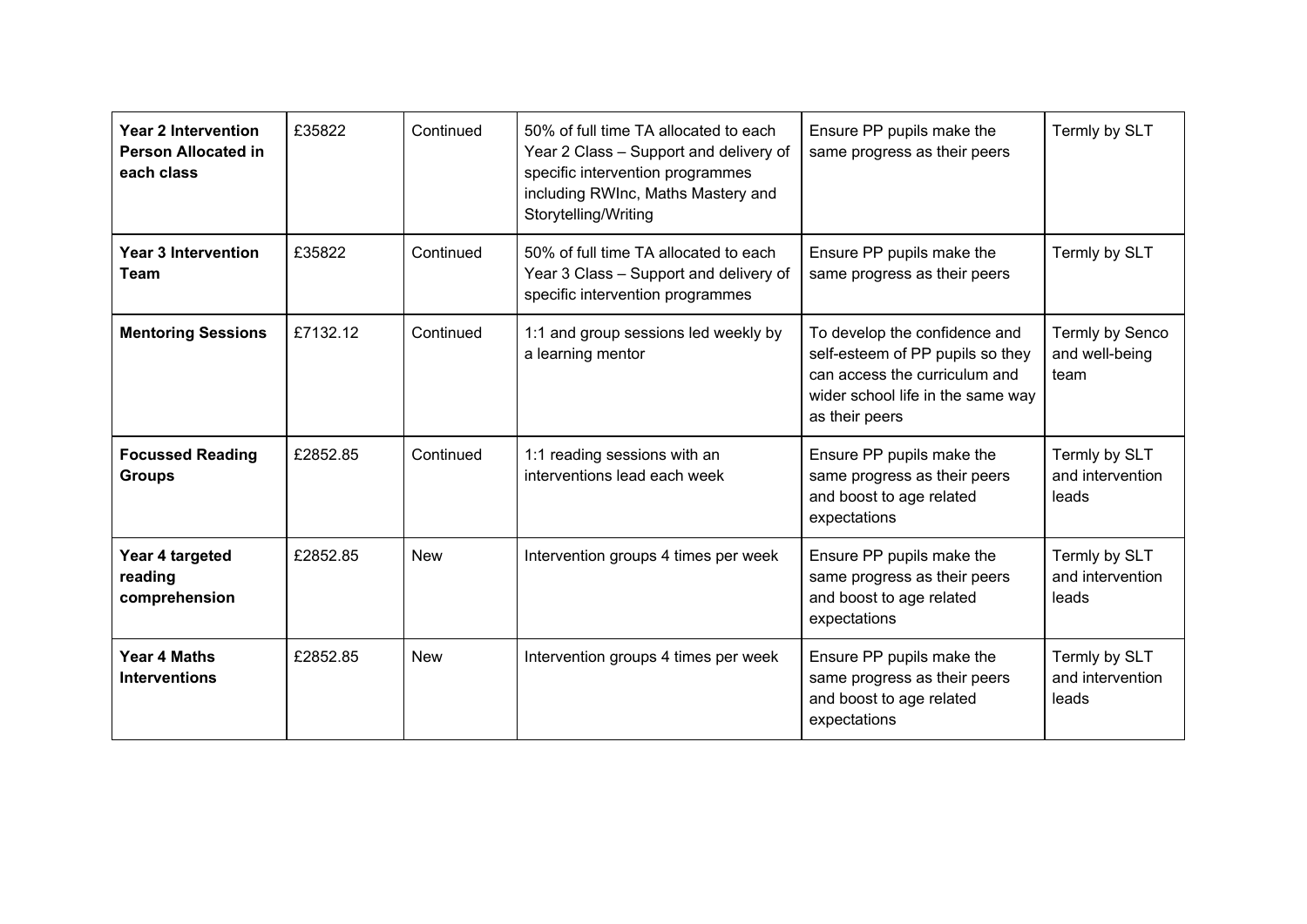| Year 5 intervention                                    | £23773            | <b>New</b> | 50% of two full time TAs allocated<br>across Year 5                                         | Ensure PP pupils make the<br>same progress as their peers<br>and boost to age related<br>expectations                                                                                             | Termly by SLT<br>and intervention<br>leads       |
|--------------------------------------------------------|-------------------|------------|---------------------------------------------------------------------------------------------|---------------------------------------------------------------------------------------------------------------------------------------------------------------------------------------------------|--------------------------------------------------|
| <b>Primary Counselling</b>                             | £4000<br>(approx) | Continued  | 1.5 days weekly                                                                             | Ensure PP pupils are given the<br>same opportunities to speak<br>about their well being, anxieties<br>and issues which may be a<br>barrier to their learning and<br>social interactions in school | Termly by<br>counsellor and<br>head of inclusion |
| Year 6 additional<br>class teacher                     |                   | New        | Extra teaching group in Y6 for literacy<br>and maths lessons across the weekly<br>timetable | Ensure PP pupils make the<br>same progress as their peers<br>and boost to age related<br>expectations                                                                                             | Head of School<br>and Head of<br>Standards       |
| <b>Primary/Middle Extra</b><br><b>Curricular Clubs</b> | £4106.65          | Continued  | 2 clubs, 4 times each week                                                                  | To ensure students have access<br>to extra-curricular activities to<br>develop interests                                                                                                          | By SLT member<br>leading on clubs                |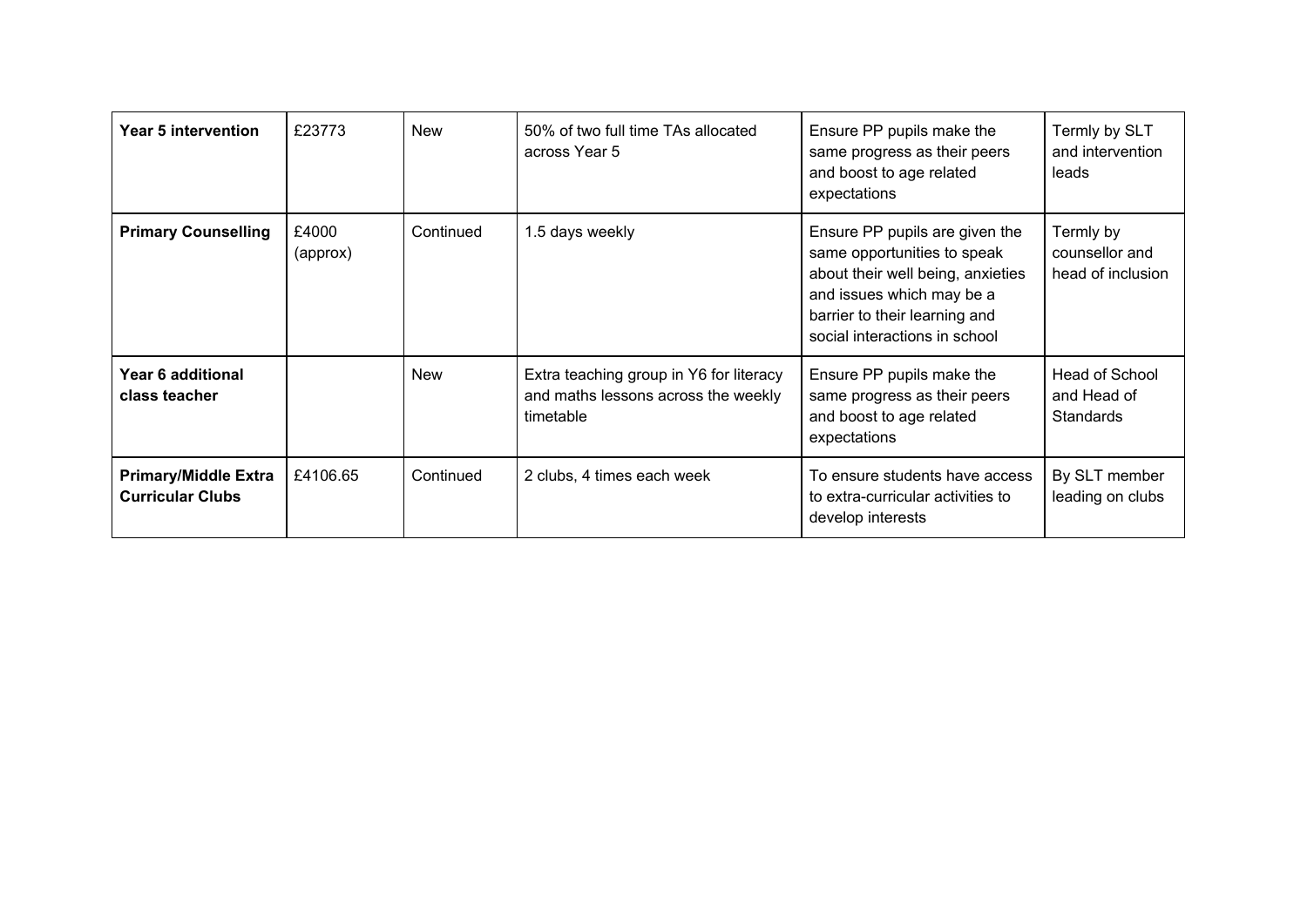# **Secondary**

| Summary information                          |     |                                                   |          |  |  |
|----------------------------------------------|-----|---------------------------------------------------|----------|--|--|
| Pupil Premium Strategy Plan<br>Y7 - Y11      |     |                                                   |          |  |  |
| Current Pupil Information: 2018-19           |     |                                                   |          |  |  |
| Total number of pupils:                      | 381 | Total pupil premium budget:                       | £201,025 |  |  |
| Number of pupils eligible for pupil premium: |     | 215   Amount of pupil premium received per child: | £935     |  |  |

# **Pupil Premium Cohort Information**

| Group              |    | Number in Group Percentage of Group |
|--------------------|----|-------------------------------------|
| <b>Boys</b>        | 86 | 60%                                 |
| Girls              | 58 | 40%                                 |
| <b>SEN</b> support | 22 | 15.3%                               |
| EHC plan           | 5  | 3.5%                                |
| <b>EAL</b>         | 81 | 56.2%                               |

# **Assessment data - 3yr trend**

## **KS4 - GCSE Outcomes**

| 2019        | PP/HPAPP     | <b>HPA PP</b> | Pupils not eligible for PP |               | PP Data from previous 2 years |                 |
|-------------|--------------|---------------|----------------------------|---------------|-------------------------------|-----------------|
| unvalidated | *unvalidated | *unvalidated  | School average             | National 2018 | 2016-17                       | 2017-18         |
|             |              |               |                            |               | Sch/ Nat. NPP                 | Sch/ Nat. NPP   |
| Progress 8  | $+0.03/0$    | 0             | $+0.21/ +0.01$             | $+0.13$       | $+0.58 / +0.11$               | $+0.41/ + 0.13$ |
| A8          | 41.6/55.5    | 55.5          | 47.9/60.7                  | 50.1          | 50.1 / 49.8                   | 49.1 / 50.1     |
| Basics 5+   | 24%/62%      | 62%           | 42% /77%                   | 50%           | 49% / 49%                     | 52% / 50%       |
| Basics 4+   | 54%/100%     | 100%          | 68%/100%                   | 60%           | 67%/64%                       | 80%/64%         |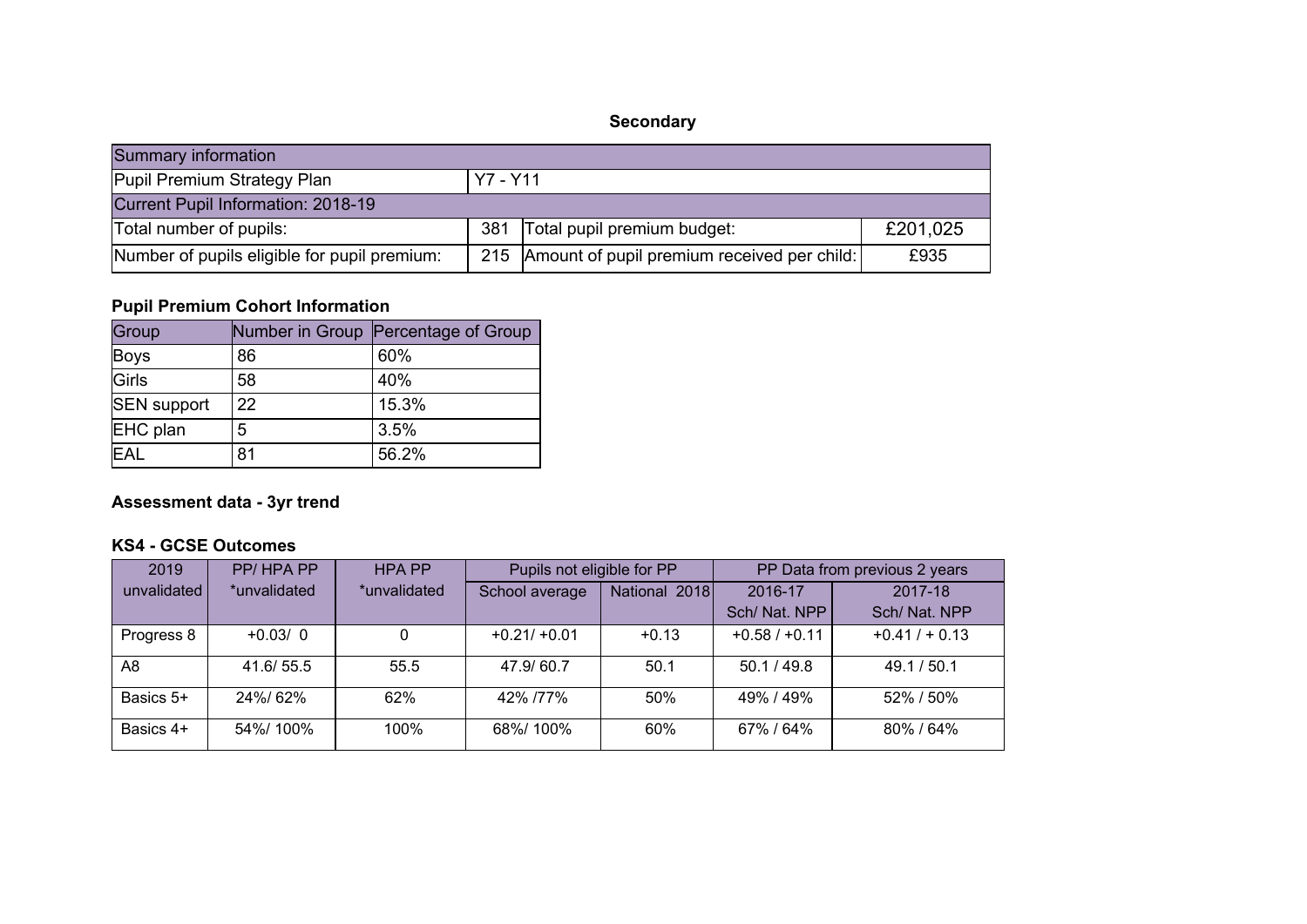The school has a very strong track record of high performance of outcomes for disadvantaged pupils at the end of KS4, with significantly higher than national non-disadvantage progress scores in both 2017 and 18, with a +ve unvalidated progress score in 2019.

The school is very proud of the achievement of ensuring outcomes for disadvantaged pupils is either above or inline with national non-disadvantaged pupils, a gap which nationally persists overtime.

#### **KS5 - A-Level Outcomes**

| 2019 unvalidated           | PP unvalidated | Non/PP    |  |
|----------------------------|----------------|-----------|--|
|                            | School 21      | School 21 |  |
| Average Grade              | C.             | C-        |  |
| <b>Average Point Score</b> | 28.72          | 24.75     |  |
| % A*-B in 3 A-Levels       | 40%            | 25%       |  |
| L3VA                       | -0.54          | -0.77     |  |

| Pupil Premium used<br>for                                                                               | Amount allocated to<br>the intervention/action<br>(E)                   | New or<br>continued<br>activity or<br>cost centre | Summary of Intervention/ Action<br>Year group & pupils involved - time<br>scale                                                                                                                                                 | Intended Outcome How this<br>intervention will improve<br>achievement for pupil eligible for<br>pupil premium | Monitored who<br>and when           |
|---------------------------------------------------------------------------------------------------------|-------------------------------------------------------------------------|---------------------------------------------------|---------------------------------------------------------------------------------------------------------------------------------------------------------------------------------------------------------------------------------|---------------------------------------------------------------------------------------------------------------|-------------------------------------|
| Lit Programme<br>(reciprocal reading<br>strategy) training<br>and staffing for low<br>literacy students | £30,000 (%) of salary<br>of support teachers<br>delivering intervention | Continued                                         | Students in low literacy have 3<br>literacy lessons a week which are<br>staffed with trained teachers and<br>support staff delivering reciprocal<br>teaching to students with low<br>literacy (including 50% of pp<br>students) | Improve the reading age of students<br>in order to catch up to their<br>chronological reading age by Y11      | AD: Lead<br>Teacher for<br>Literacy |